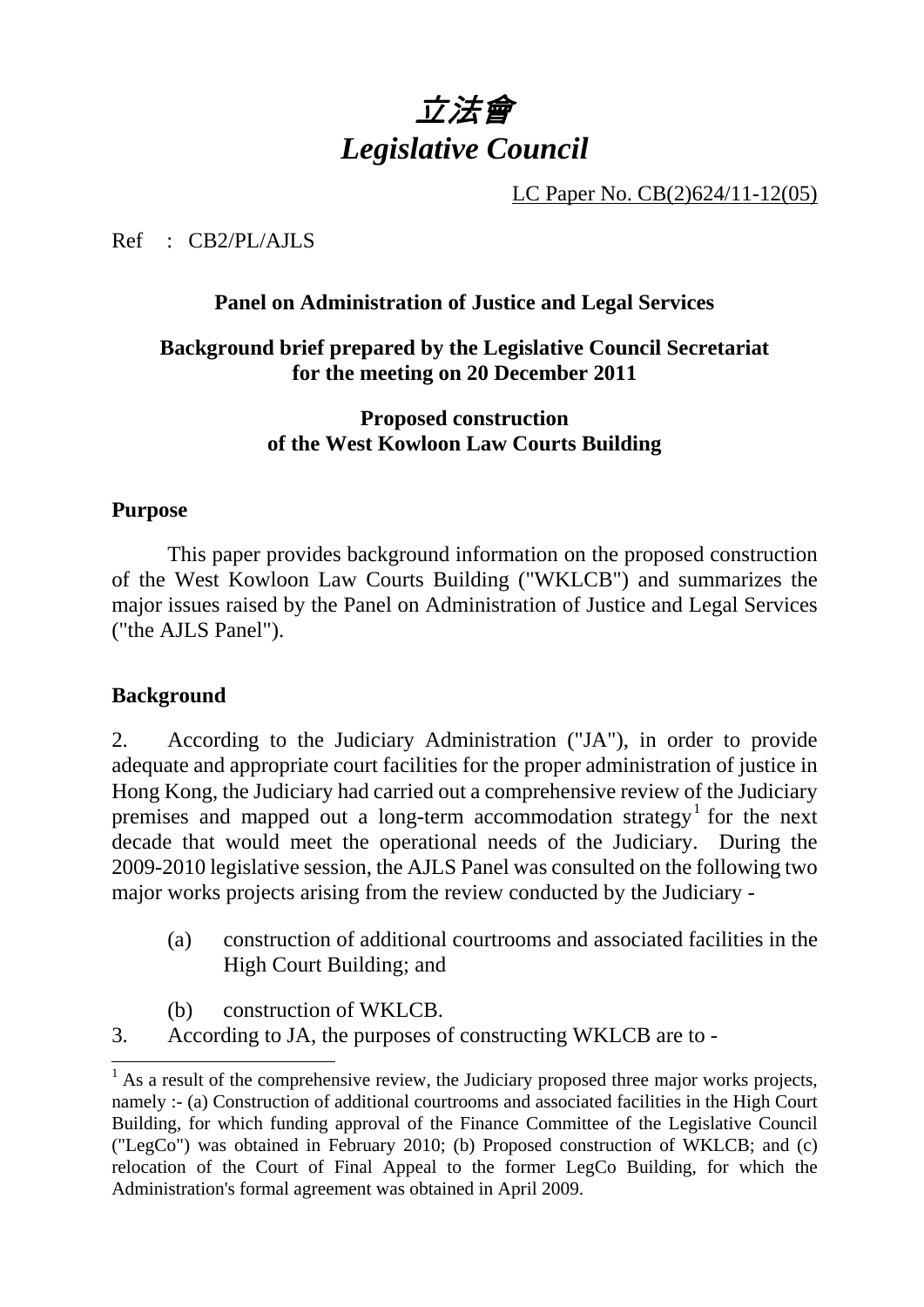- (a) re-provision and co-locate the existing (i) Tsuen Wan Magistrates' Courts; (ii) Small Claims Tribunal; (iii) Coroner's Court; and (iv) Obscene Articles Tribunal, which are all under the purview of the Chief Magistrate but are currently located in different buildings, so as to meet the increase in operational requirements for court services and to improve operational efficiency and the standard of service provision;
- (b) provide additional courtrooms and associated facilities to cater for growing requirements; and
- (c) provide the Judiciary with the much needed ancillary support facilities which are inadequate or currently not available in the four existing court buildings.

# **Major issues raised by the AJLS Panel**

4. At the meeting of the AJLS Panel held on 26 April 2010, JA briefed members on the proposed construction of WKLCB, including the project scope, proposed use of the vacated space of the relocated courts and tribunals, anticipated benefits and delivery mode of the project. The major issues and concerns expressed by members are summarized in the following paragraphs.

## Design of the proposed WKLCB

5. Having regard to the inadequacies in the existing accommodation and facilities of courts and tribunals, members expressed support for the proposed construction of WKLCB in principle. Members, however, stressed that the design of the new law courts building should reflect the importance, independence and dignity of the court. Members also considered it important for the Judiciary to learn from the deficiencies in the design and layout of existing court buildings in planning the WKLCB project. JA assured members that in the invitation and selection of tenders, emphasis would be placed on the criterion that the design should reflect the dignity of the court and independence of the Judiciary.

6. Some members were concerned that the adoption of the "Design and Build" ("D&B") approach for delivery of the project would compromise the quality of design of WKLCB. The Administration advised that the D&B delivery mode was considered suitable for the WKLCB project as it could help achieve the Judiciary's objective of early completion of the project. In addition, the D&B approach also included appropriate apportioning of design-related risks to the contractor, and ensured buildable solution and better cost control, as compared with other modes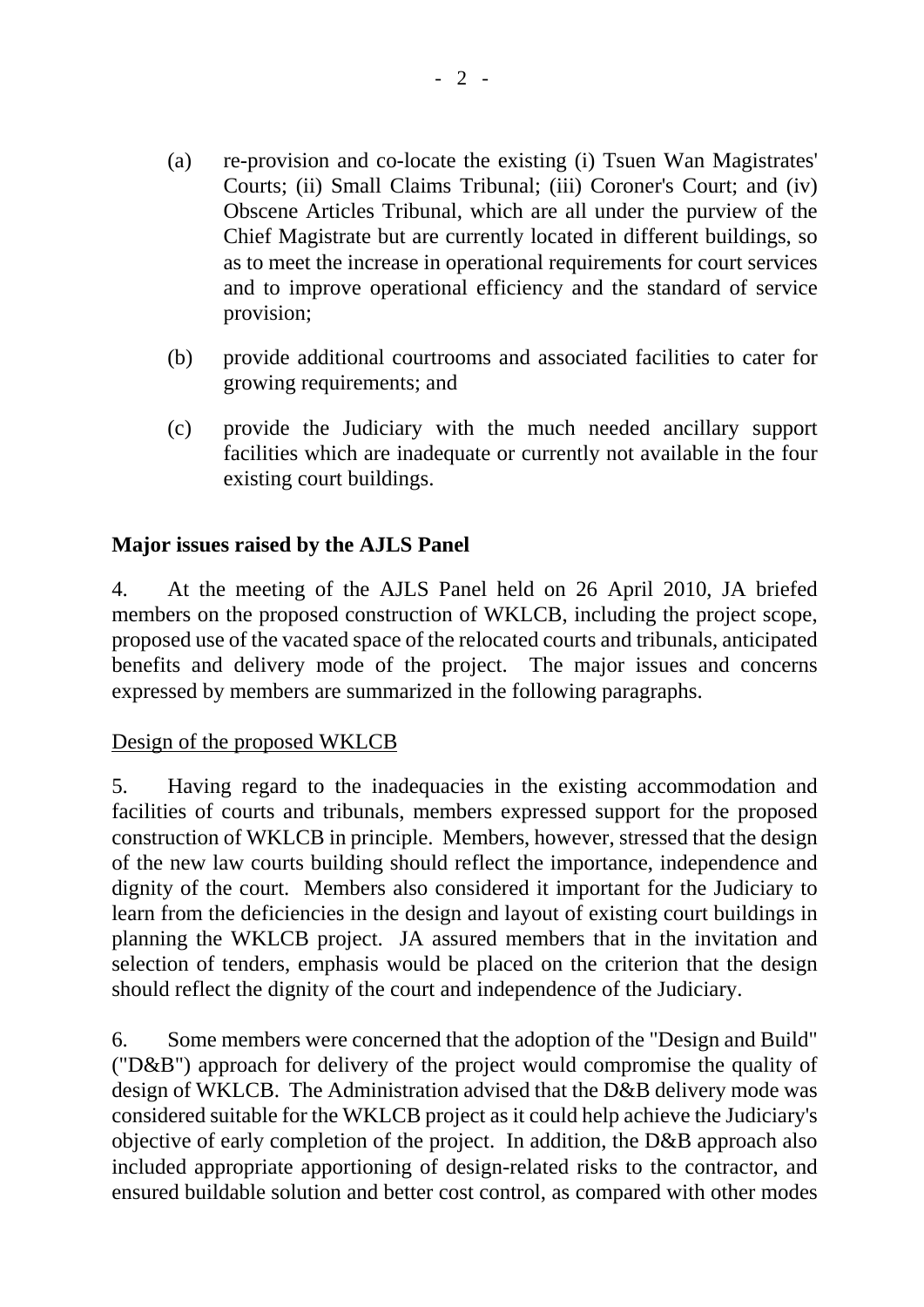of project delivery such as open design competition or separate design by a consultant.

7. Members may wish to note that at the meeting of the Finance Committee ("FC") held on 30 April 2010, some members called on the Administration to consult the public on the designs of public works projects which would be of wide public interest, including WKLCB.

# Facilities of the proposed WKLCB

8. Members shared the views of the Law Society of Hong Kong that car parks should be made available at the proposed WKLCB for the public and legal representatives, and there should be a canteen/café in the new courts building to cater for the needs of court users. JA advised that it was liaising with the Government Property Agency ("GPA") on the provision of car parking spaces in WKLCB for legal representatives and institutional court users. However, the suggestion of providing a canteen/café in WKLCB was not in line with the prevailing Government policy of generally not providing such facilities in its accommodation, which was recommended by the Director of Audit for better utilization of space. The GPA had also advised that the provision of canteen facilities at the proposed WKLCB was not justified given its convenient location.

9. Some members considered that the AJLS Panel had not been provided with adequate information on the WKLCB project. In response to the Panel's request, JA subsequently provided a supplementary information paper [LC Paper No. CB(2)1609/09-10(01)] which set out the detailed requirements of the Judiciary for the proposed WKLCB project (including principles for the building design, and requirements for its location and surroundings, courtrooms/tribunals therein, as well as other court associated facilities), and how the proposed facilities in the new courts building compared with the existing facilities in the law courts buildings to be reprovisioned.

## Location of the proposed WKLCB

10. Members stressed that the new law courts building should be conveniently located, easily accessible by public transport, and located at a place with spacious surroundings. JA advised that the new law courts building was conveniently located and easily accessible via different means of public transport. The Judiciary considered the selected site suitable for meeting the operational needs as it was strategically located, and the area and plot ratio of the site would allow the Judiciary to optimize the utilization of the space. Mr IP Wai-ming, however, pointed out that it was inconvenient to access the proposed WKLCB from the Cheung Sha Wan Station or Nam Cheong Station. He suggested that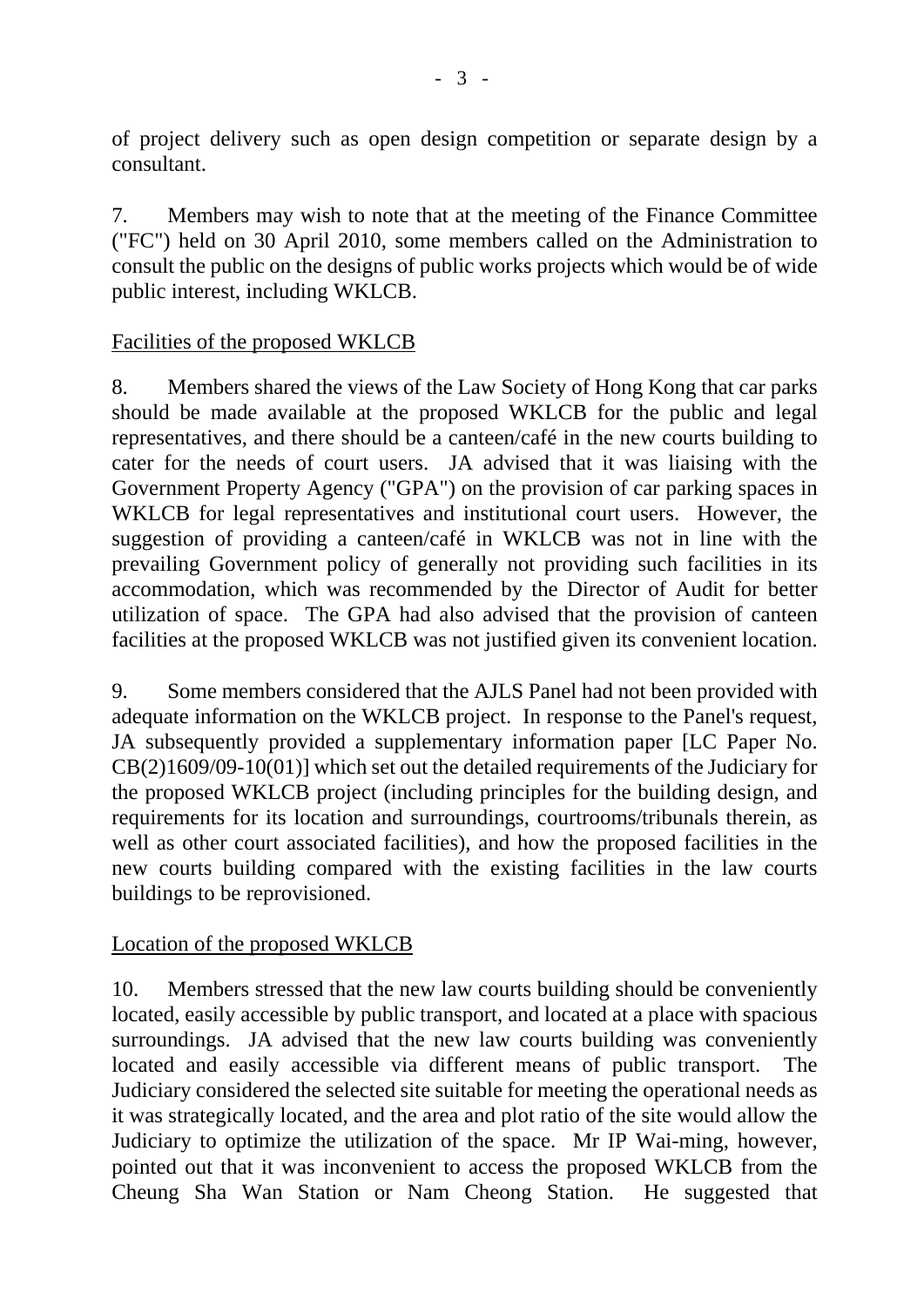consideration be given to constructing a pedestrian subway through Sham Mong Road connecting the Nam Cheong Station with Fu Cheong Estate to provide a sheltered pathway to WKLCB.

11. Dr Priscilla LEUNG was of a strong view that the selected site for WKLCB was inappropriate. She was concerned that the new courts building would be surrounded by high residential buildings as planned under North West Kowloon Reclamation ("NWKR") Site 6. JA, however, considered the selected site suitable to meet the operational needs of the Judiciary. JA further advised that the Sham Shui Po District Council had been consulted on the proposed construction of WKLCB at the selected site and the District Council was supportive of the proposal. JA stressed that it was the Judiciary's hope that the WKLCB project could commence as early as practicable, and identifying an alternative site would delay the project.

12. On 24 June 2010, Dr Priscilla LEUNG wrote to the Chairman of the AJLS Panel requesting further discussion on the selected site for the construction of the WKLCB and suggesting that NWKR Site 6 might be considered as an alternative site. At the request of the Panel, JA was requested to look into the suitability of NWKR Site 6. Its response to Dr LEUNG's suggestion was set out in LC Paper No. CB(2)2052/09-10(02). JA advised that NWKR Site 6 was considered not suitable for the following reasons:

- (a) NWKR Site 6 was too large for the development of WKLCB;
- (b) according to the Planning Department, NWKR Site 6 had been designated as the works area for the Express Rail Link until 2015. Further, it was not practicable to use NWKR Site 6 for the development of WKLCB with regard to the timing of site availability and the lead time required for the preparation of the requisite technical assessments for obtaining approval from Town Planning Board;
- (c) NWKR Site 6 was less accessible by means of public transport as compared to the site selected for WKLCB; and
- (d) NWKR Site 6 was surrounded by the West Kowloon Highway, an extensive area designated for use as cargo working area, wholesale market and industrial office, and industrial buildings for the use of wharf godown. Such site environment was considered to be not suitable for the development of a law courts building.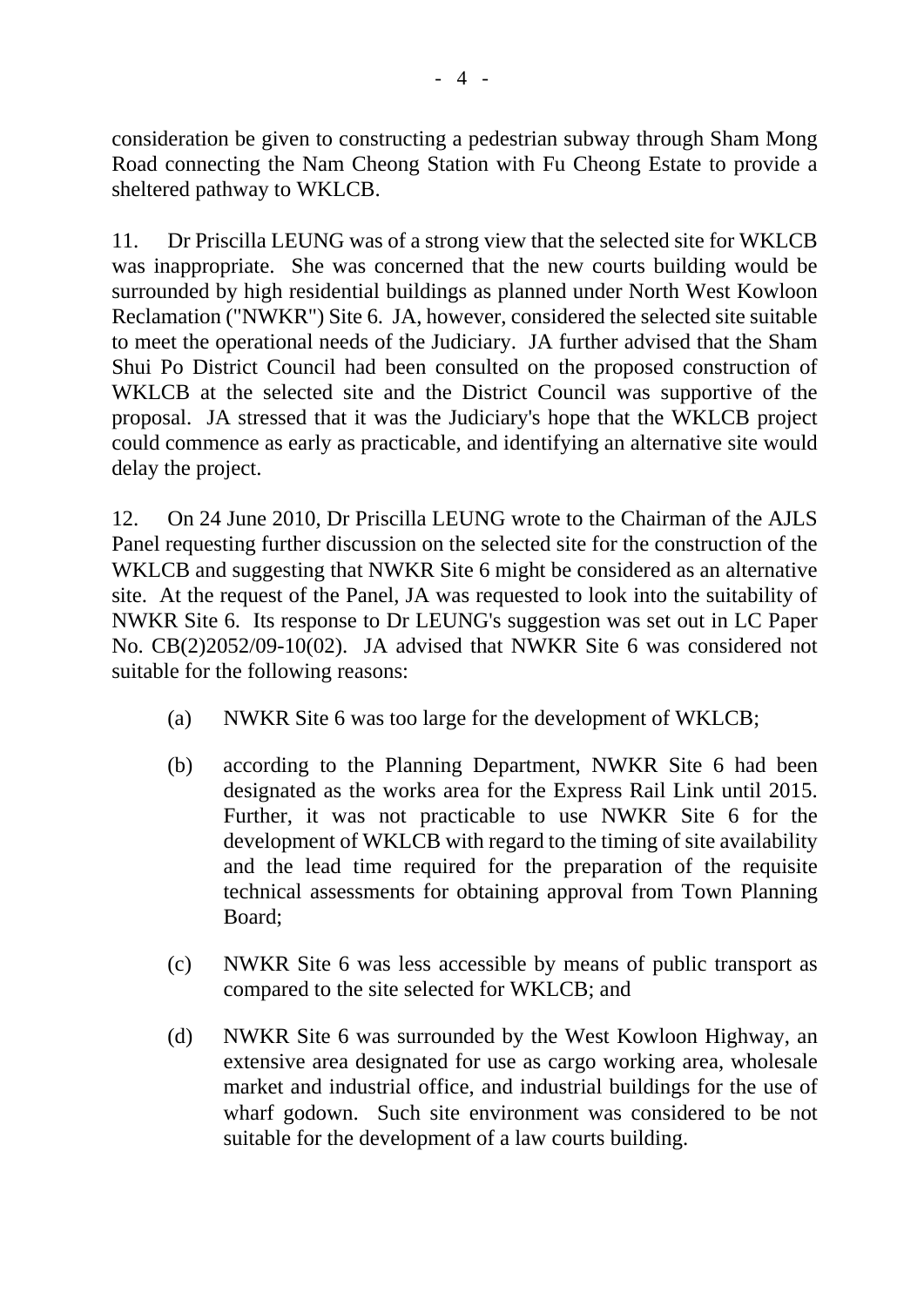13. At the meeting of the AJLS Panel held on 14 October 2010, Dr Priscilla LEUNG reiterated her view that the selected site was inappropriate and Site 6 nearby which was located near the waterfront was more appropriate for the construction of WKLCB. Dr LEUNG considered that as the location of WKLCB involved planning issues, it should be discussed by the Panel on Development in the context of the overall planning of the NWKR Site 6. Members may wish to note that the Panel on Development and the Panel on Housing had held a joint meeting on 10 December 2010 to discuss the planning of the NWKR Site 6.

#### Project programme

14. Members noted the following project programme as advised by JA in April  $2010 -$ 

| (a) | Invitation of Tender                                                    | Fourth quarter of 2010          |
|-----|-------------------------------------------------------------------------|---------------------------------|
| (b) | Consultation with the AJLS Panel on the<br>design of the project        | Second quarter of 2011          |
| (c) | Submission to the Public<br><b>Works</b><br>Subcommittee ("PWSC") of FC | Second quarter of 2011          |
| (d) | Funding approval from the FC                                            | Second/third quarter of<br>2011 |
| (e) | Commencement of construction works                                      | Third quarter of 2011           |
|     | Completion of project                                                   | 2014-15                         |

15. JA advised the Panel in February 2011 that the invitation of tender for WKLCB would be deferred to March 2011. According to the forecast of submissions to the PWSC for the 2011-2012 legislative session provided by the Financial Services and the Treasury Bureau in October 2011 [PWSCI(2011-12)8], the construction is tentatively scheduled to commence in the second quarter of 2012 for completion in the fourth quarter of 2015. The indicative cost of the proposed project is above \$500 million.

#### **Recent development**

16. According to JA, the AJLS Panel would be further consulted on the design of the project in 2011 after the tendering process for the D&B contractor has been completed. JA is scheduled to further consult the Panel on the project at its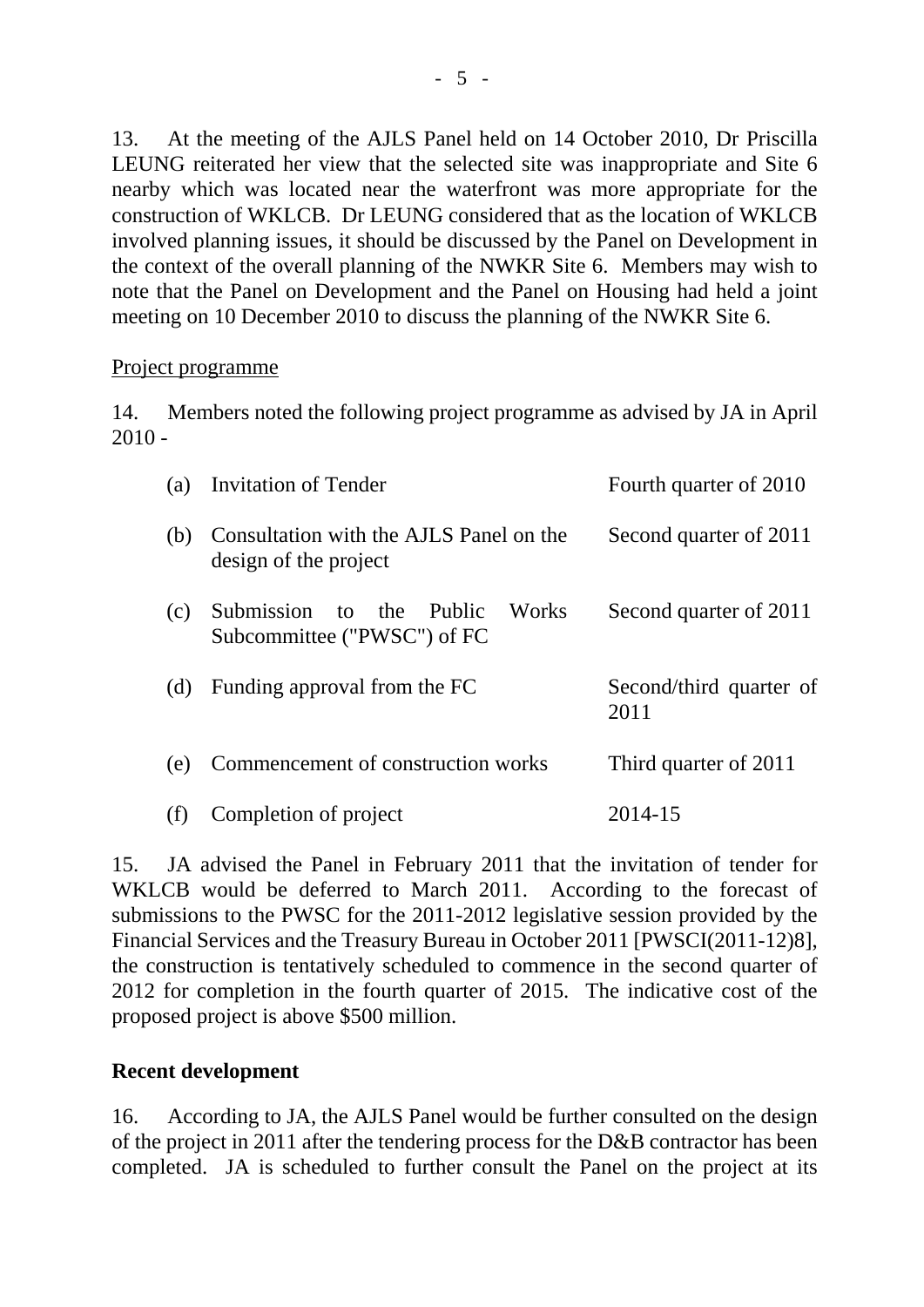meeting on 20 December 2011 before seeking the endorsement of PWSC for approval of FC.

#### **Relevant papers**

17. A list of the relevant papers which are available on the LegCo website (http://www.legco.gov.hk) is in the **Appendix.**

Council Business Division 2 Legislative Council Secretariat 19 December 2011